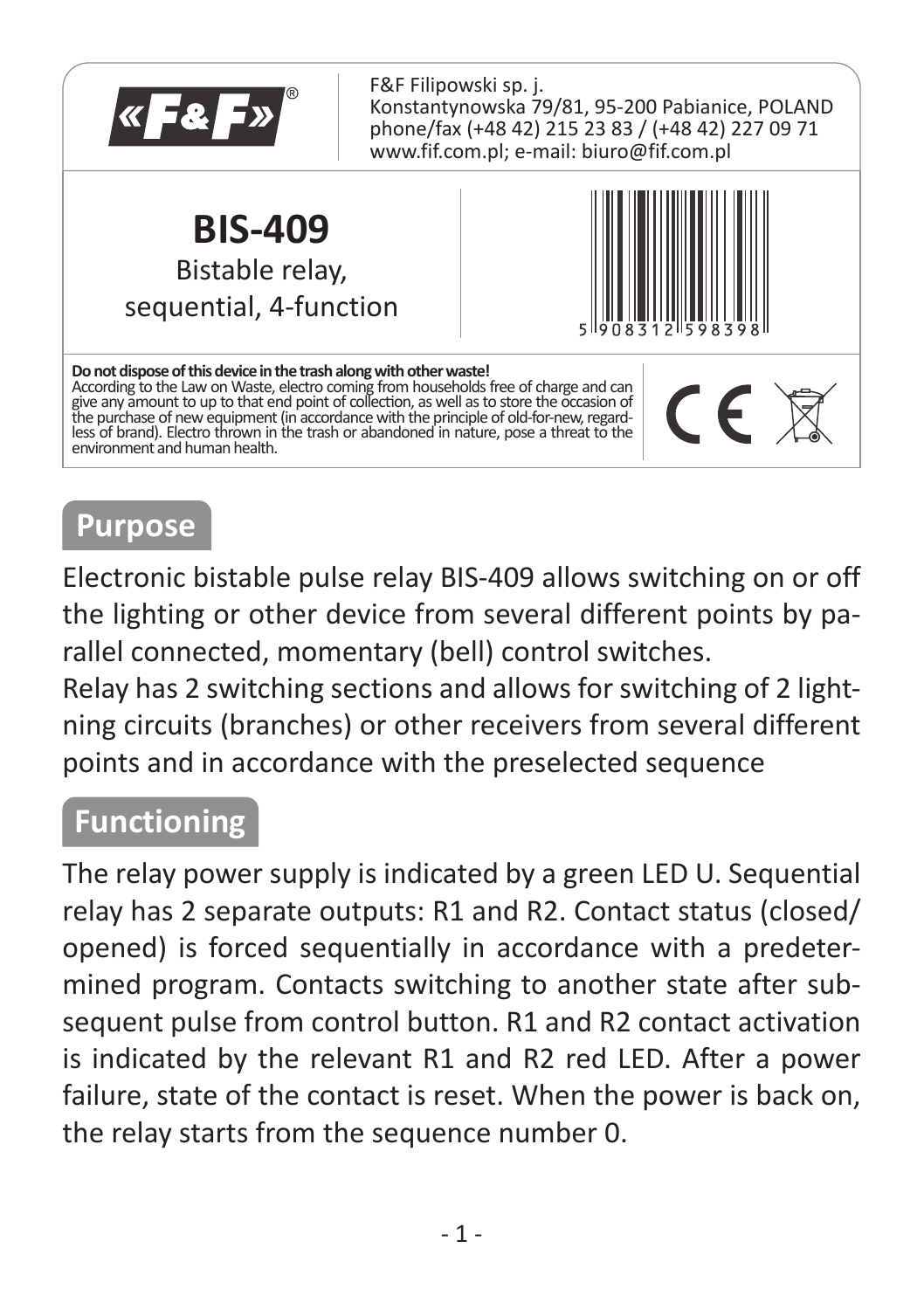# **Work functions**

#### A mode



» Subsequent pressings of a button repeat the sequence 0-1-2-3.

**B** mode



- » Pressing the button again in less than 5 seconds repeats sequences 1-2-3.
- » Pressing the button again after more than 5 seconds opens both contacts (sequence 0).
- » A long press of the button in any sequence opens both contacts (sequence 0).
- » After switching off both relays, pressing the button again restores the state from before switching off (state memory). This does not apply to relay power failure.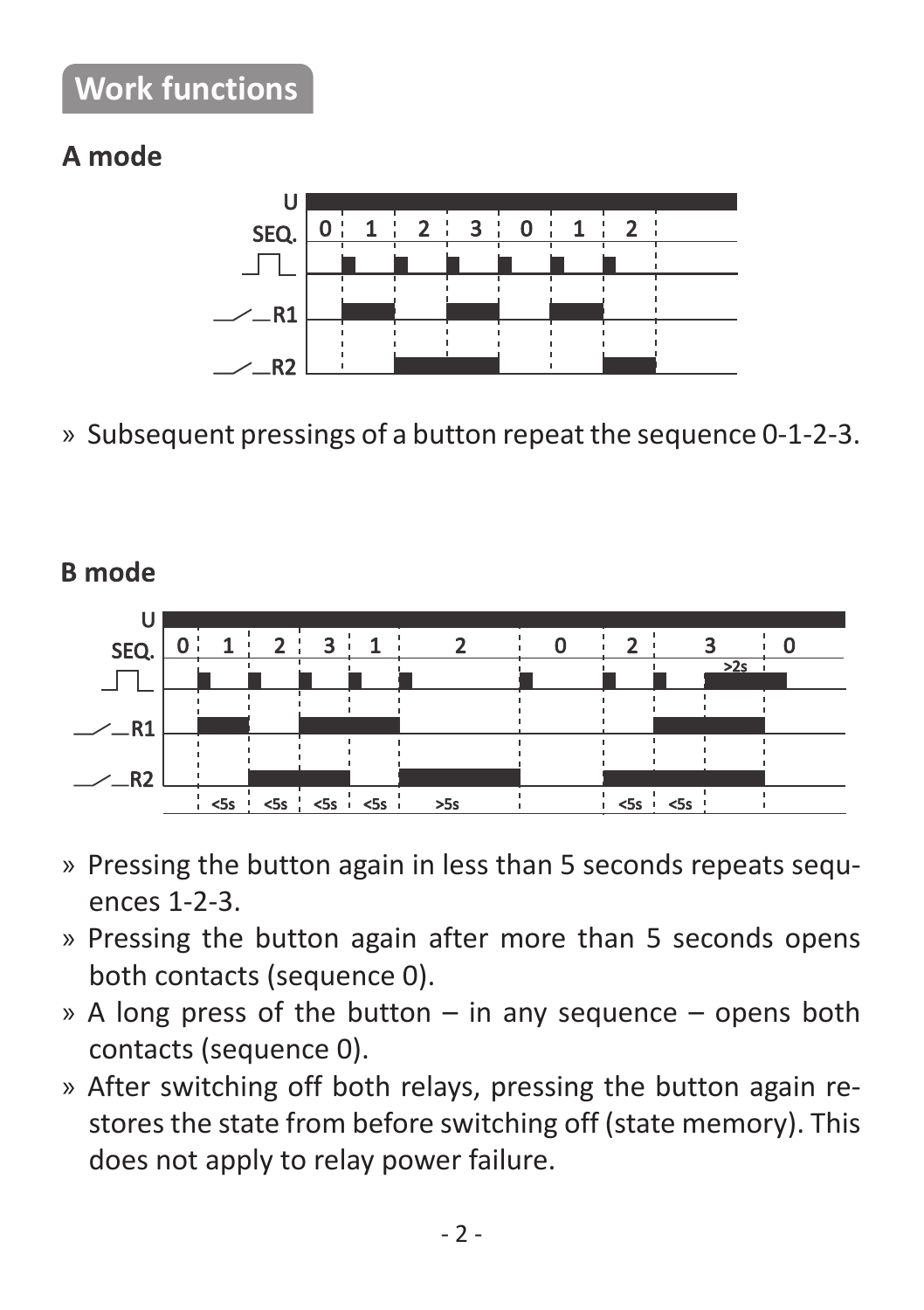### Cmode

D mode



» Subsequent pressings of a button repeat the sequence 0-1-2.

#### $\overline{\phantom{a}}$  $\overline{ }$  $\overline{0}$  $\overline{0}$ **SEO**  $\Box$  $-$ R1  $\overline{\phantom{a}}$   $\overline{\phantom{a}}$  $550$

- » Pressing the button again in less than 5 seconds repeats sequences 1-2.
- » Pressing the button again aft er more than 5 seconds opens both contacts (sequence 0).
- » A long press of the button in any sequence opens both contacts (sequence 0).
- » After switching off both relays, pressing the button again restores the state from before switching off (state memory). This does not apply to relay power failure.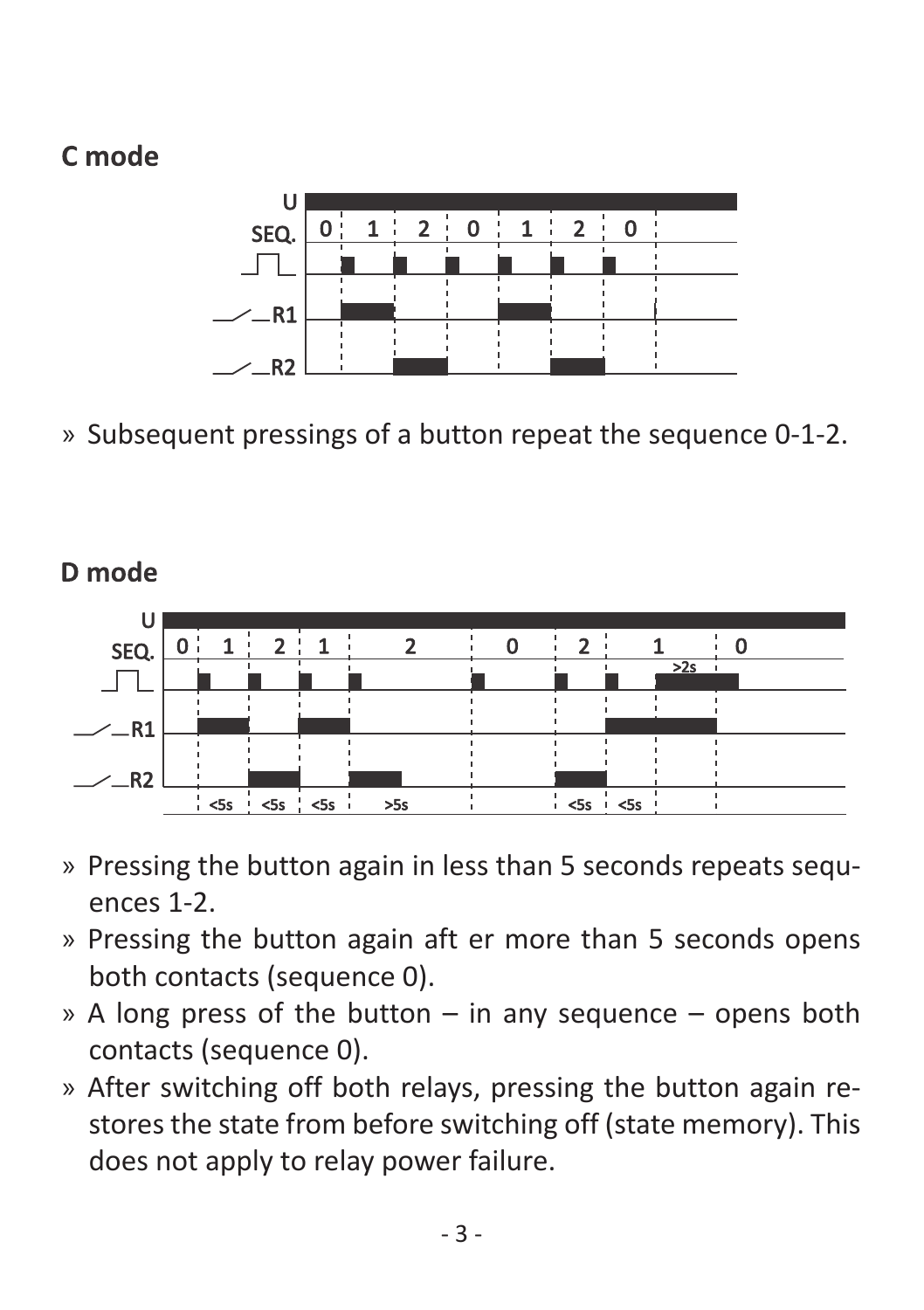# **Mounting**

- 1. Disconnect the power supply.
- 2. Mount relay in the flush-mounted box.
- 3. Connect the power supply cables to PWR group: phase L-wire to terminal 4 and neutral N-wire to terminal 2 or 3.
- 4. Momentary switches connected in parallel connect to terminal 1 and phase L-wire.
- 5. Powered receiver of R1 section connect in series to terminal 6, and powered receiver of R2 section connect in series to terminal 5.
- 6. Set the required program (sequence) with the potentiometer.

**Wiring diagram**



- 1 control input
- 3 N power supply
- 4 L power supply
- 5 output R1 section
- 6 output R2 section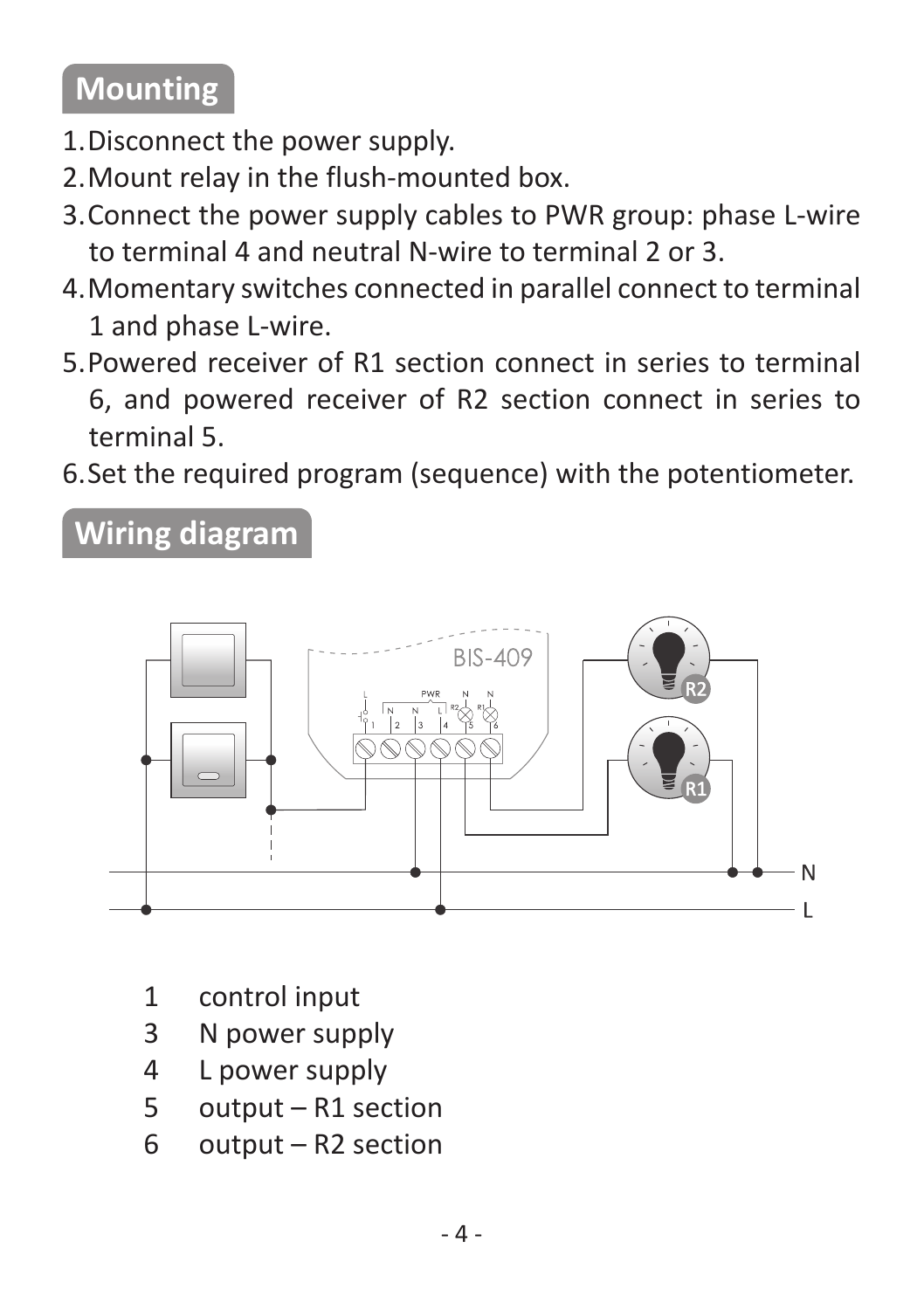

BIS-409 is compatible with backlit buttons.

The maximum total backlight current of all connected buttons must not exceed 5 mA.

# **Technical data**

| power supply                            | $165 \div 265$ V AC                 |
|-----------------------------------------|-------------------------------------|
| contact                                 | $1 \times N$ O                      |
| maximum load current (AC-1)             | $2\times8$ A                        |
| control pulse current                   | 1 <sub>mA</sub>                     |
| total backlight current control buttons | 5 <sub>m</sub> A                    |
| activation delay                        | $0.1 \div 0.2 s$                    |
| switch-off time (adjustable)            | $1\div 15$ min.                     |
| power indication                        | green LED                           |
| power consumption                       |                                     |
| standby                                 | 0.15W                               |
| on                                      | 0.6W                                |
| terminal                                | 2.5 mm <sup>2</sup> screw terminals |
| tightening torque                       | $0.4$ Nm                            |
| working temperature                     | $-25 \div 50^{\circ}$ C             |
| dimensions                              | Ø54 (size 48×43 mm), h= 20 mm       |
| mounting                                | in flush mounted box Ø60            |
| ingress protection                      | IP20                                |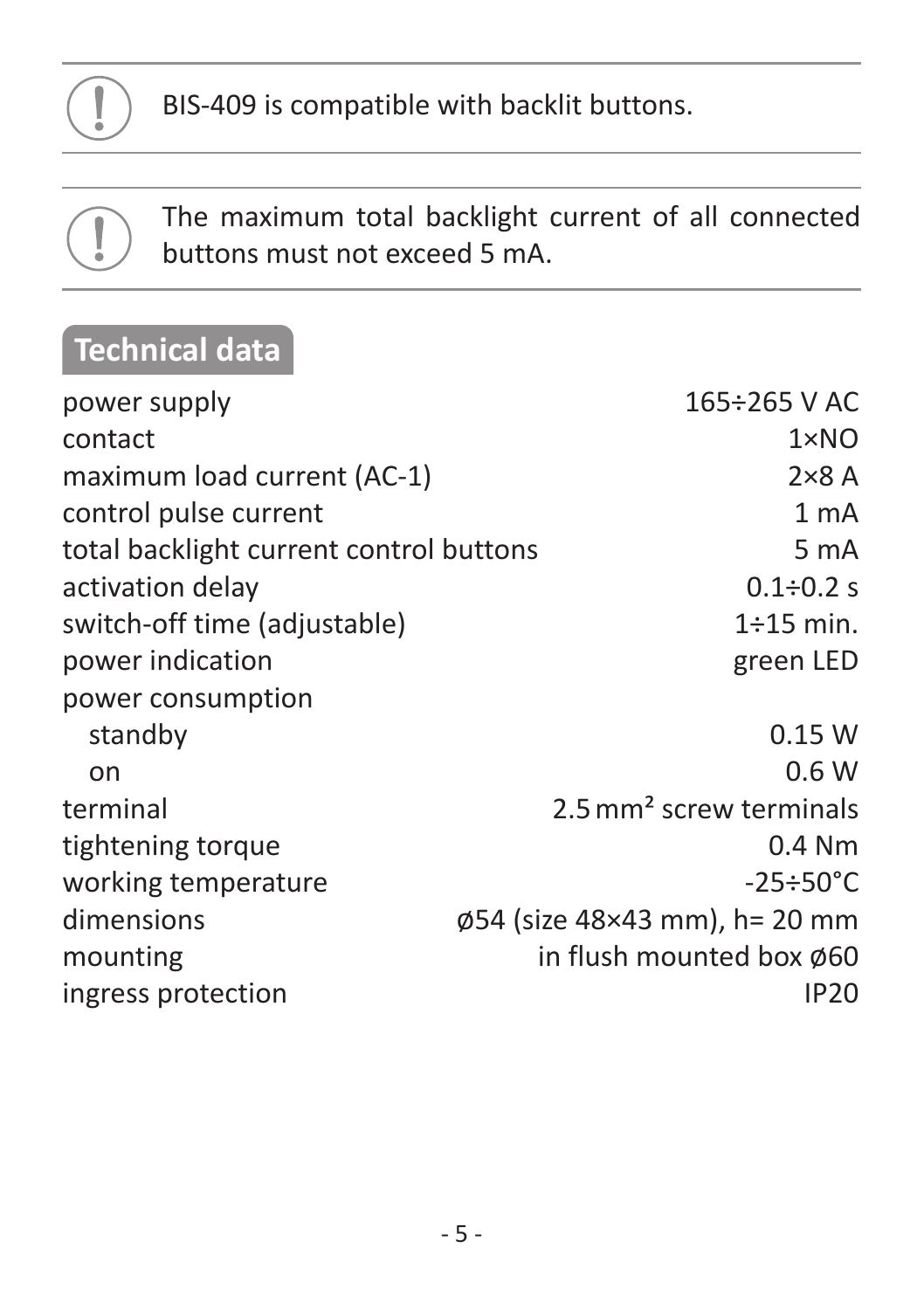# **Power table**

| m.       |         |             |               |       |
|----------|---------|-------------|---------------|-------|
| tungsten | halogen | fluorescent | energy-saving | LED   |
| 1000W    | 600 W   | 500 W       | 250 W         | 120 W |

The above data are indicative and will heavily depend on the design of a specific receiver (that is especially important for LED bulbs, energy-saving lamps, electronic transformers and pulse power supply units), switching frequency and operating conditions.

For more information visit: www.fif.com.pl.

## **Warranty**

The F&F products are covered by a warranty of the 24 months from the date of purchase. Effective only with proof of purchase. Contact your dealer or directly with us.

## **CE declaration**

F&F Filipowski sp. j. declares that the device is in conformity with the essential requirements of The Low Voltage Directive (LVD) 2014/35/EU and the Electromagnetic Compatibility (EMC) Directive 2014/30/UE.

The CE Declaration of Conformity, along with the references to the standards in relation to which conformity is declared, can be found at www.fif.com.pl on the product page.